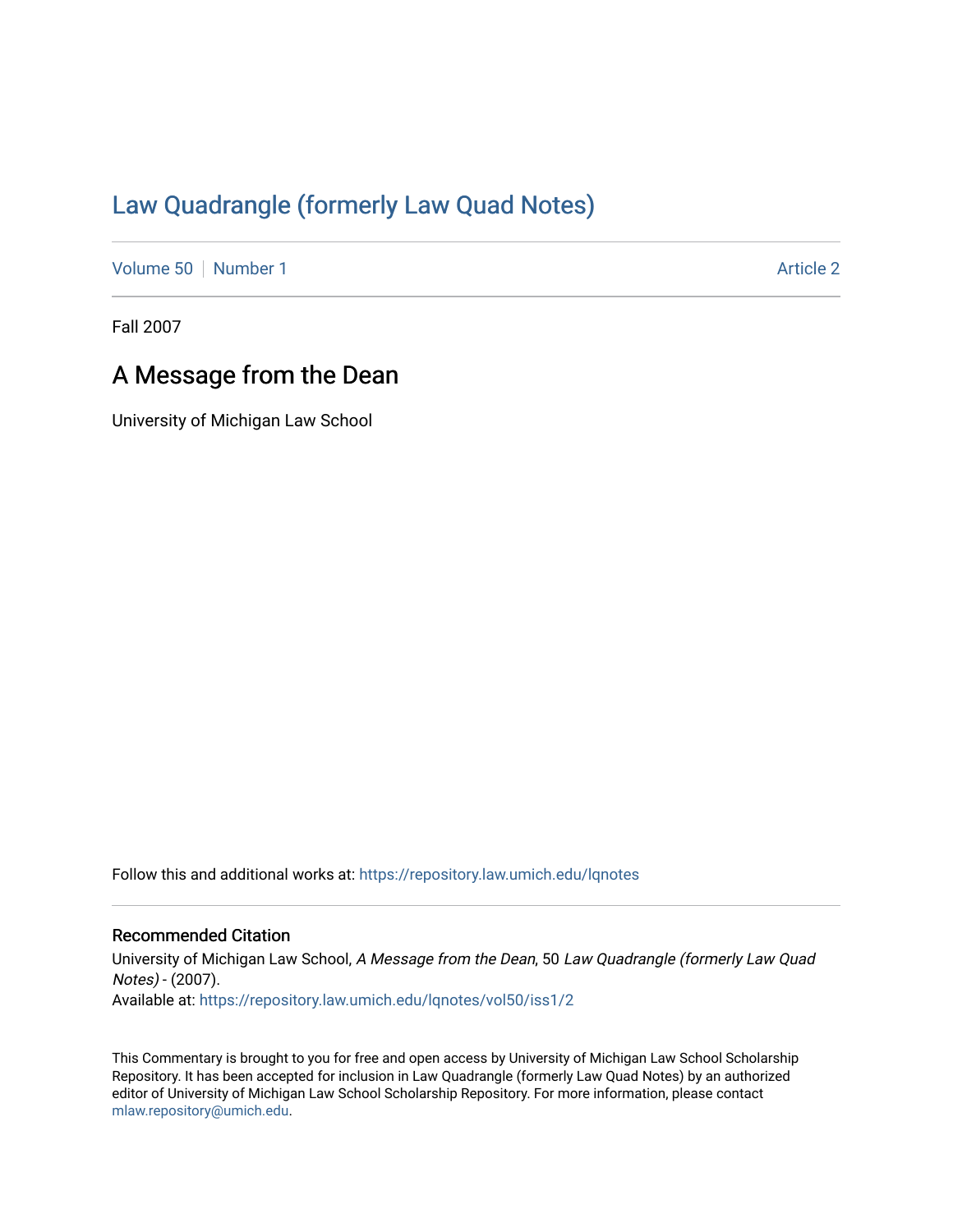## A message from Dean Caminker

On June 6 of this year, Professor Rich Friedman and I were honored to speak at the National Baseball Hall of Fame in Cooperstown, New York, as part of a symposium on baseball's legendary Branch Rickey. Rickey, you may know, was the Brooklyn Dodgers' president, general manager, and part-owner—and the man responsible for signing Jackie Robinson, who broke the modern game's color barrier in 1947. What you may not know



is that Branch Rickey earned his J.D. at Michigan Law in 1911. Elsewhere in this issue (see story on page 8) Professor Friedman provides detail about Rickey's academic and athletic career here at the Law School and U-M, and his essay makes for fascinating reading.

My remarks at Cooperstown—an edited version of which follows—focused more on Rickey's attitudes toward race, attitudes that informed his decision to sign Jackie Robinson but were established long before. In researching those remarks, it was impossible to refrain from drawing parallels between then and now. For us at Michigan Law, race is a particularly timely topic since we've recently modified our admissions policy to comply with passage of the Michigan Civil Rights Initiative. The newly amended Michigan Constitution prohibits state and local government from discriminating against or granting preferential treatment to any individual or group based on race, sex, color, ethnicity, or national origin in the areas of public employment, public contracting, and public education.

Our challenge today is to act in full compliance with the law—as we do—yet strive for the kind of diversity in its broadest sense that we believe is essential to educating the next generation of lawyers and shaping the leaders who will in turn shape society. So how can we find ways, within the letter and spirit of the law, to encourage minorities to attend this great law school? And recognizing the dangers of a segregated society, how can we continue to work toward integrating our spaces for work, study, and even play without taking race into account?

It's clear there are no easy answers today, nor were there for Branch Rickey, but I find his humanity, intelligence, and courage inspiring. I hope something in this excerpt speaks similarly to you.

Evan Camentin

*Excerpted from Dean Caminker's address at Cooperstown:*

Of the University of Michigan Law School's many outstanding students including three Supreme Court Justices and lawyers such as Clarence Darrow perhaps none had a greater impact on American society, and the law, than Branch Rickey. In large part, Rickey's contributions to civil rights and social change are reflective of an institutional tradition and ethos that are at the core of Michigan Law. This tradition began within the first decade of the Law School's existence, when Gabriel Hargo, an African American, graduated from

the Law School in 1870, becoming only the second African American to graduate from any law school in the country.

While most elite law schools remained all-white, Michigan Law continued to enroll minority students all through its early decades. One in particular, Moses Fleetwood Walker, deserves special mention because he, not Jackie Robinson, was the first African American to become a major league baseball player. Walker attended Michigan Law in 1881-82 and played for Michigan's varsity baseball team before heading into organized baseball prior to

graduation. He joined the Toledo Blue Stockings in 1883 when that team was part of the Northwest League. In 1884, the Blue Stockings joined the American Association, considered by baseball historians to be the first "major league."

When Walker ended his career in 1889, he was the last black player in the league. By that time, the league's directors had agreed not to offer any new contracts to African Americans. This agreement established the color line that was not broken for 58 years, until Branch Rickey brought Jackie Robinson